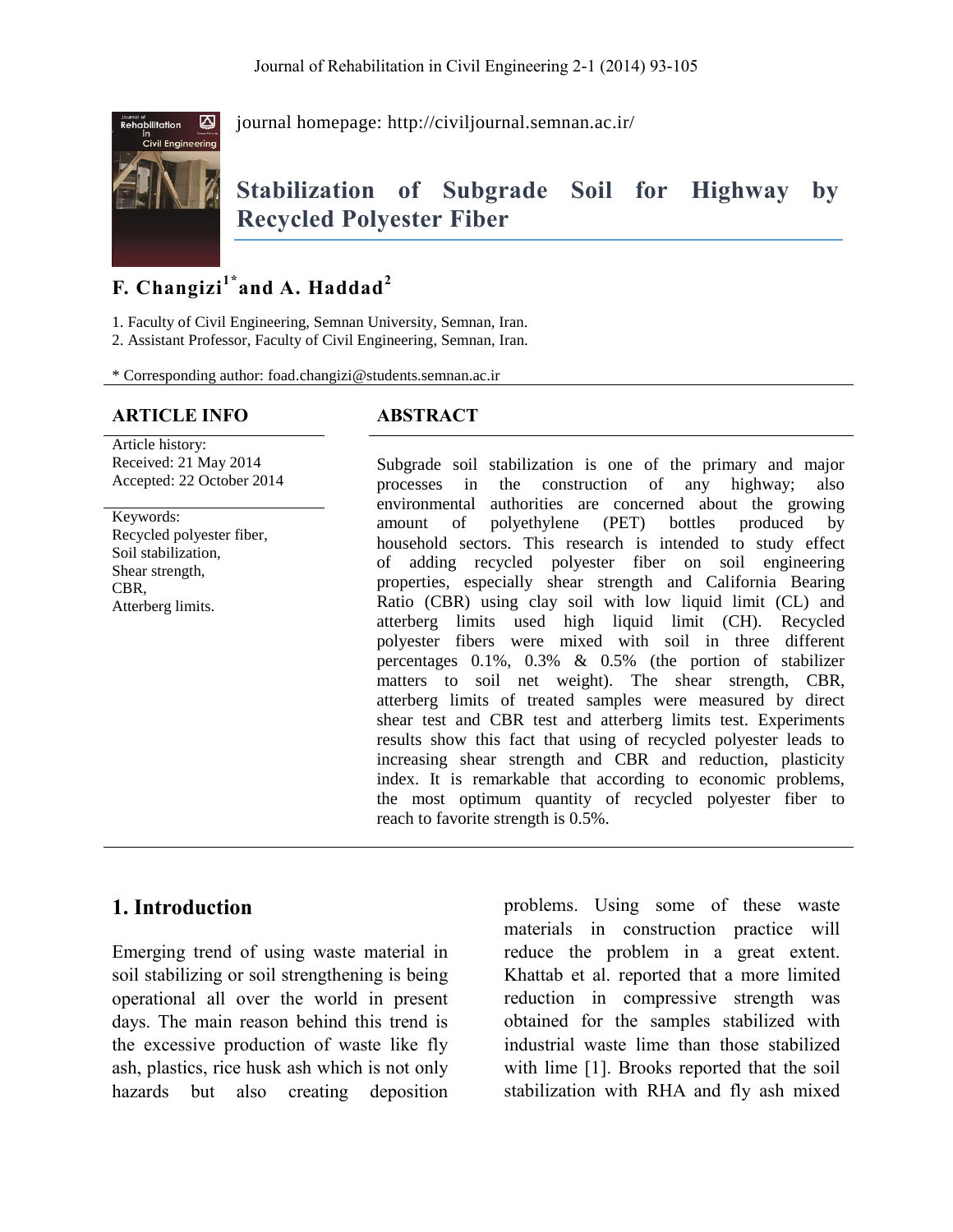with natural soil. In this study also showed improvement in CBR values and unconfined compression strength [2]. Kumar et al. studied the properties of polypropylene fibers-reinforced clay and reported that polypropylene fibers with aspect ratio 100, shear resistance and reminded equal to 2.7 and 2.3 times natural soil respectively [3]. Kumar et al. reported that the polypropylene fibers can improve CBR quantity of soil [4]. Mirzababaei et al. studied the effect of carpet wastage fibers on clay soil and resulted that fibers can decrease the soil dry special weight and increase the optimum moisture and these two parameters can decrease the swelling pressure [5]. Based on Park studies on sand cemented reinforced by Polyvinyl alcohol, it is obvious that unconfined compression resistance of sand with 2.0% cemented and 1.0% fiber, is 3.5 times of non-reinforcement soil [6]. Mohamed studied the properties of hay fibers-reinforced clay and reported that maximum dry density decreases with hay addition up to 1% and also the shrinkage limit increasing hay addition up to 1% [7]. Hamidi et al. reported that the addition of polypropylene fibers to the cemented soil increases the peak and residual shear strength and reduces the initial stiffness and brittleness index [8]. Freitag and Mesbah et al. studied different on fiber reinforced soils and all the results showed that indexes like length, quantity and aspect ratio could effect on reinforced soil behavior  $[9, 1, 1]$ . Jiang et al. conducted a series of direct shear tests on clayey soil reinforced with polypropylene fibers on samples at fiber content of 0–0.4% by weight of soil and reported that the cohesion and internal friction angle of fiber reinforced soil was greater than those of the parent soil [11]. Estabragh et al. reported that the stiffness and shear strength of soil

increase with increasing the nylon fiber content and also the friction angles in term of total stresses and effective stresses increase with fiber content [12]. Maliakal et al. studied the properties of coir fibersreinforced clay and reported that for a constant fiber length (aspect ratio), major principal stress at failure increased with increase in fiber content [13]. The main objective of this study is to examine the effect of recycled polyester fiber on resistance parameters of clay soil and presentation a method practical for stabilization of soil and reduction environmental pollution caused by polyethylene containers.

### **2. Materials and test methods**

### 2.1. Materials

The soil that has been used in this research was collected from around the Behbahan city, located in the south of Iran. First all the soil was crashed by a hammer then was screened through 4.75 mm size sieve. The soil was contained clay and sand. Recycled polyester fiber used as reinforcement.

### 2.1.1. Properties of Soil

The selection of the soils was based on the difference in their atterberg limits. Soils used in the investigation were classified as CL and CH according to Unified Soil Classification System. Table 1 presents data for the properties of A soil and B soil.

### 2.1.2. Properties of reinforcement

Picture of recycled polyester fiber is shown in Fig. 1. Surface of fibers are wrinkle. The properties of Recycled polyester fiber are presented in Table 2.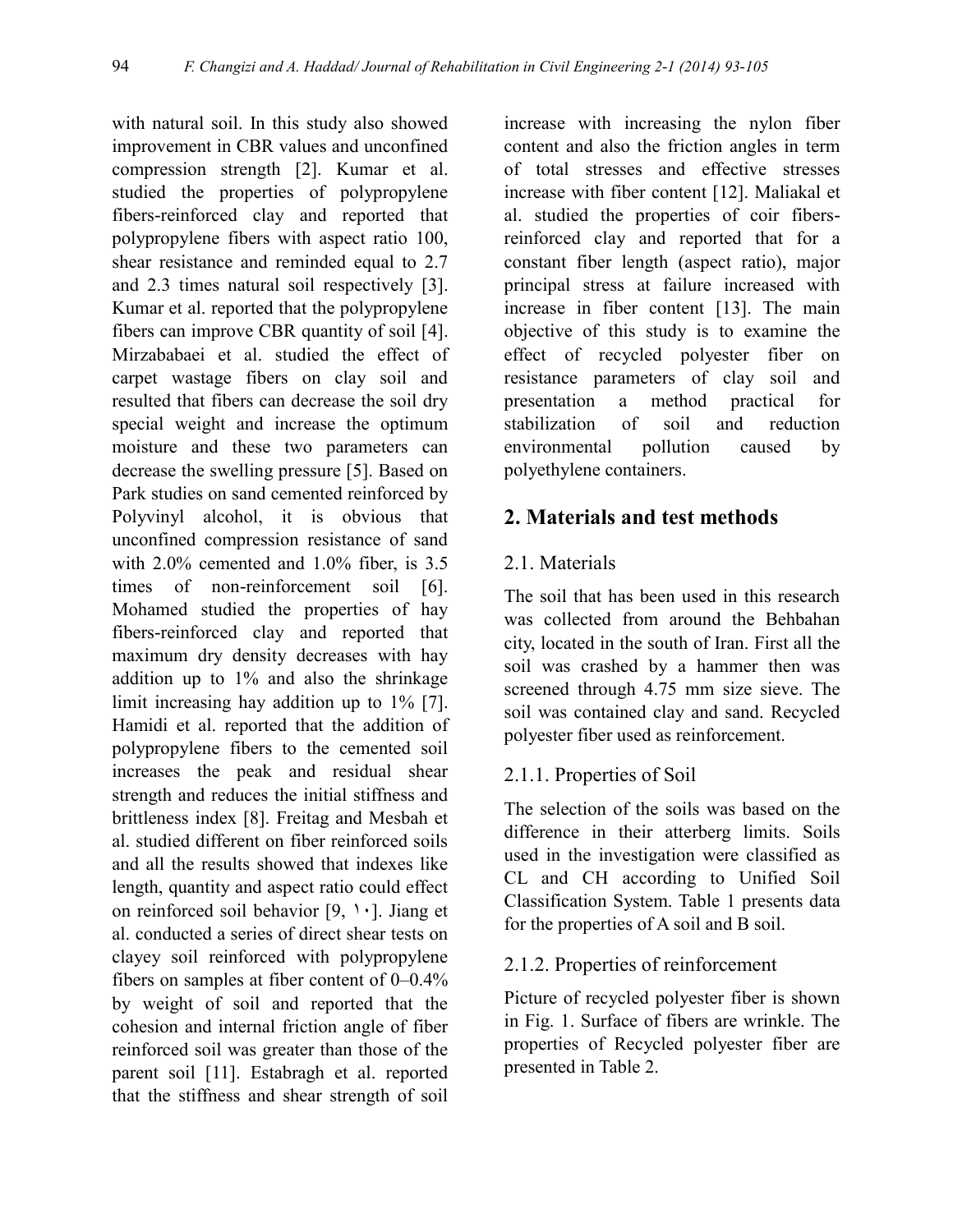| Properties               | Result |        |
|--------------------------|--------|--------|
|                          | Soil A | Soil B |
| Specific gravity         | 2.8    | 2.7    |
| Sand $(\% )$             | 33     | 21.5   |
| Fine-grained (%)         | 67     | 78.5   |
| USCS classification      | CL.    | CН     |
| Liquid limit $(\% )$     | 29.6   | 54.6   |
| Plastic limit $(\% )$    | 21.5   | 34.2   |
| Shrinkage limit (%)      | 18     | 29.5   |
| Optimum moisture content | 15     | 21     |
| $(\%)$                   |        |        |
| Maximum dry density      | 17.68  | 17.34  |
| $(kN/m^3)$               |        |        |

**Table 1.** properties of A soil and B soil



**Fig. 1.** Picture of recycled polyester fibers

|  |  | Table 2. Properties of recycled polyester fibers |  |  |
|--|--|--------------------------------------------------|--|--|
|--|--|--------------------------------------------------|--|--|

| Properties                  | Result             |  |
|-----------------------------|--------------------|--|
| Type                        | Recycled polyester |  |
| Specific Gravity            | 1.22               |  |
| Moisture content (%)        | 0.4                |  |
| Tensile Strength $(N/mm^2)$ | 200-400            |  |
| Length (mm)                 | $30-40$            |  |
| Diameter $(\mu m)$          | $20 - 30$          |  |
| Color                       | Colourless         |  |

#### **2.2. Test methods**

In this paper effect of the recycled polyester fibers on the strength properties of cohesive soils has been evaluated. In order to evaluation shear strength parameters of soil by direct shear test were used three normal stresses: 100, 200 & 300 kPa. Direct shear tests and CBR test were done with different percentages of the recycled polyester (0.1, 0.3 & 0.5 percent of soil dry weight). Atterberg limits test was used to determine liquid limit, plastic limit and shrinkage limit. Atterberg limits test were done with different percentages of the recycled polyester  $(0.5, 1.0 \& 1.5)$  percent of soil dry weight).

#### 2.2.1. Sample Preparation

First all the soil was crashed by a hammer then was screened through 4.75 mm size sieve. In order to prepare recycled polyester fibers - reinforcement specimens for atterberg limits test, at first, the B soil was mixed at  $0.5$ ,  $1.0 \& 1.5\%$  with fibers. Then, the mixture of soil with fibers was mixed with different water content and stir it 10 min until a homogenous mixture reached. This composite was used to estimate the liquid limit, the plastic limit and the shrinkage limit of recycled polyester fibers reinforced soil. Also in order to prepare recycled polyester fibers - reinforcement specimens for direct shear test, at first, the soil was mixed at 0.1, 0.3  $& 0.5\%$  (fiber weight to soil net weight) with fibers. Using more than 0.5% recycled polyester fibers caused sticked fibers to form lumps and nonuniform distribution in soil. This also caused pockets of low density. Then, the mixture of soil with fibers was mixed with 15% water which was the optimum water due to standard proctor compaction test and stir it 15min until a homogenous mixture reached. This composite was used to estimate the resistance strength properties of recycled polyester fibers reinforced soil in direct shear test and CBR test.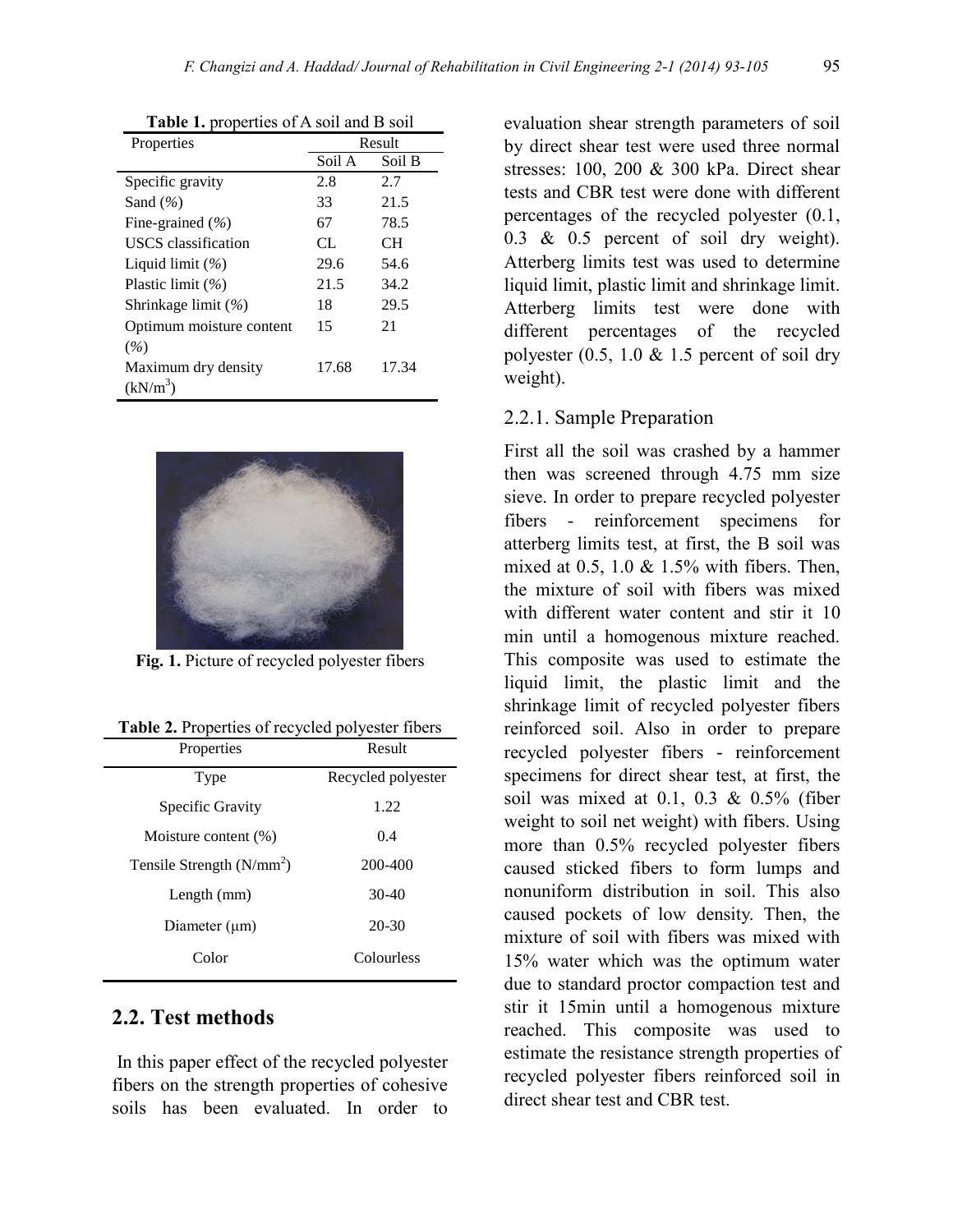### 2.2.2. Atterberg limits test

The liquid limit test is performed according to standard ASTM D 4318-85. Casagrande device is used to determine liquid limit of unreinforced and reinforced specimen with glass fibers. The plastic limit test and the shrinkage limit are performed according to standard ASTM D 4318-84 and ASTM D 427-83 respectively.

### 2.2.3. Direct shear test

Recycled polyester fibers reinforced clay was compacted in the shear box of  $60 \times 60$ mm in plan and 25 mm in depth by tamping, until obtain density 18.9 kN/m3 for the specimens for direct shear tests. This test is performed under in unconsolidated untrained conditions and according to standard ASTM D3080-90 under normal stresses of 100, 200 & 300 kPa. The velocity of test was 1.25mm/min. in this paper, horizontal displacement had recorded up to after rupture and the parameters of shear resistance of reinforced and non-reinforced soil has been evaluated.

### 2.2.4 CBR test

Recycled polyester fibers reinforced clay was compacted in a cylindrical mould of 150 mm diameter and 180 mm high to standard Proctor's maximum density. This test is performed under fixed conditions and according to standard ASTM D 1883-94. The velocity of test was 1.25mm/min. In this paper the load-penetration curves were plotted and the CBR values were computed.

## **3. Results and discussions**

In this study various tests were conducted on soil without reinforcement and with randomly distributed discrete fiberreinforcement. The effects of recycled polyester fibers on stress-displacement behaviour, shear parameters, CBR strength and atterberg limits were also studied. The results are presented in Tables 3, 4 and Figures 2-14.

3.1. Atterberg Limits Test

3.1.1. Effect of recycled polyester fibers on the liquid limit of clay

The liquid limit of soil reinforced with varying fiber content is presented in Fig. 2. The observation of this Fig. indicates that with increase in fiber content the liquid limit of reinforced soil increase. With inclusion 0.5% of fibers, the liquid limit increases by factors 1.04. The observed changes are attributed to the replacement of soil grains by fibres also recycled polyester fibers do not absorb moisture, consequently the liquid limit of reinforced soil decrease.

3.1.2. Effect of recycled polyester fibers on the plastic limit of clay

The plastic limit of soil reinforced with varying fiber content is presented in Fig. 3. The observation of this Fig. indicates that with increase in fiber content the plastic limit of reinforced soil increase. With inclusion of fibers, the plastic limit increases by factors 1.29, 1.42, 1.44 respectively for fiber content of 0.5, 1.0 and 1.5%.

Fig. 2 and Fig. 3 indicate that with increase in fiber content the plasticity index of reinforced soil decrease. With inclusion of fibers, the plasticity index (PI) decreases by factors 0.65, 0.7, 0.8 respectively for fiber content of 0.5, 1.0 and 1.5%. Fauzi et al. studied the atterberg limits of high density polyethylene reinforced clay and reported that, with inclusion of (HDPE), the plasticity index (PI) is decreased by factors 0.93, 0.81,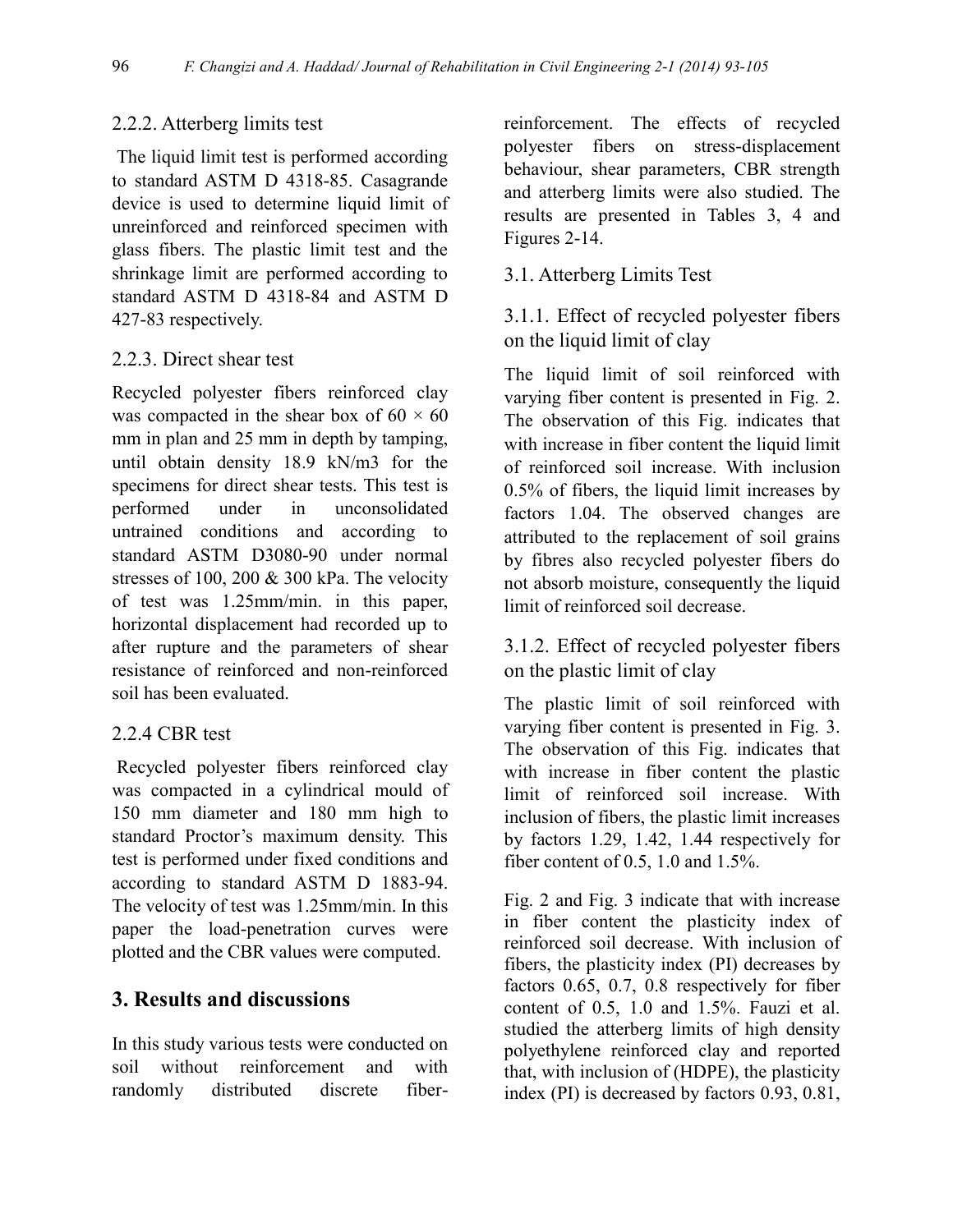0.79 respectively for (HDPE) content of 1, 4 and 8% [14]. With compare of results, can be observed that the plasticity index (PI) of recycled polyester fiber is further than the HDPE fiber greater reduced, thus recycled polyester fiber an aspect economic problems is affordable.



**Fig. 2.** Variation of liquid limit with recycled polyester fibers content



**Fig. 3.** Variation of plastic limit with recycled polyester fibers content

3.1.3 Effect of recycled polyester fibers on the shrinkage limit of clay

The shrinkage limit of soil reinforced with varying fiber content is presented in Fig. 4. From this Fig., it can be observed that with increase in fiber content the shrinkage limit of reinforced soil increase. With inclusion of fibers, the shrinkage limit is increased by factors 1.36, 1.41, 1.45 respectively for fiber content of 0.5, 1.0 and 1.5%. Therefore, it can be concluded that random fiber inclusion seems to be a practical and effective method of increasing tensile strength of the clayey soils to resist volumetric changes.

3.2. Direct shear test

3.2.1. Effect of recycled polyester fibers on the shear parameters of clay

The stress-displacement behaviour of soil reinforced with varying fiber content, obtained from direct shear tests is presented in Fig. 5. From Fig. 5, one can conclude that the peak strength of fiber-reinforced soil occured at higher horizontal displacement in majority of specimens investigated compared to the unreinforced soil. Fig. 4 shows that with increase in normal stress and fiber content the peak strength of reinforced soil increases.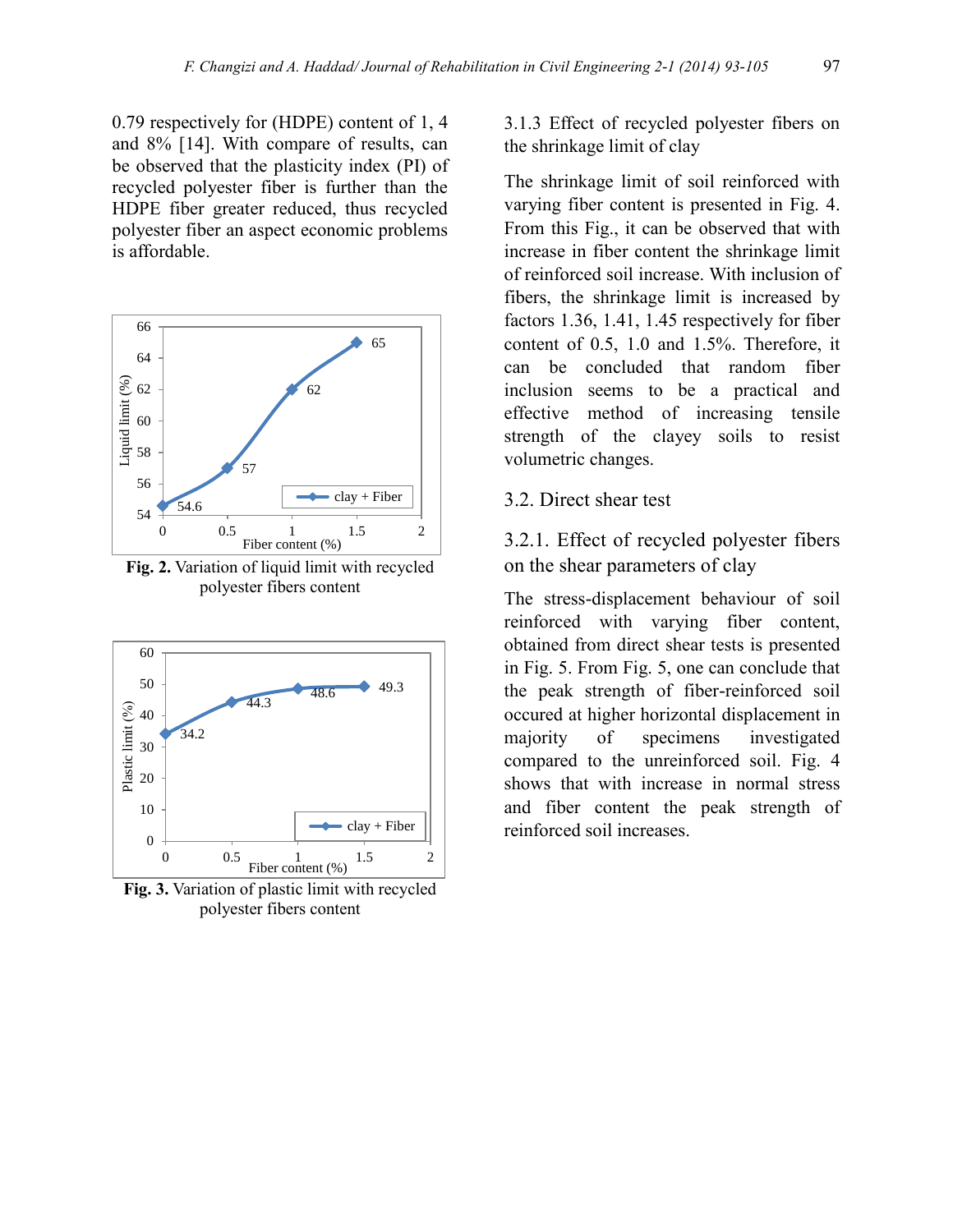

**Fig. 4.** Variation of shrinkage limit with recycled polyester fibers content

With inclusion of recycled polyester fibers in the soil, the maximum increase in the peak strength is observed at normal stress 300 kPa. With inclusion of fibers, in normal stress 300 kPa, the peak shear stress increases by factors 1.2, 1.56, 1.8

respectively for fiber content of 0.1, 0.3 and 0.5%. Interlock between soil particles and fiber surface caused improvement the shear strength. Similar results were obtained by Tang et al. [15].

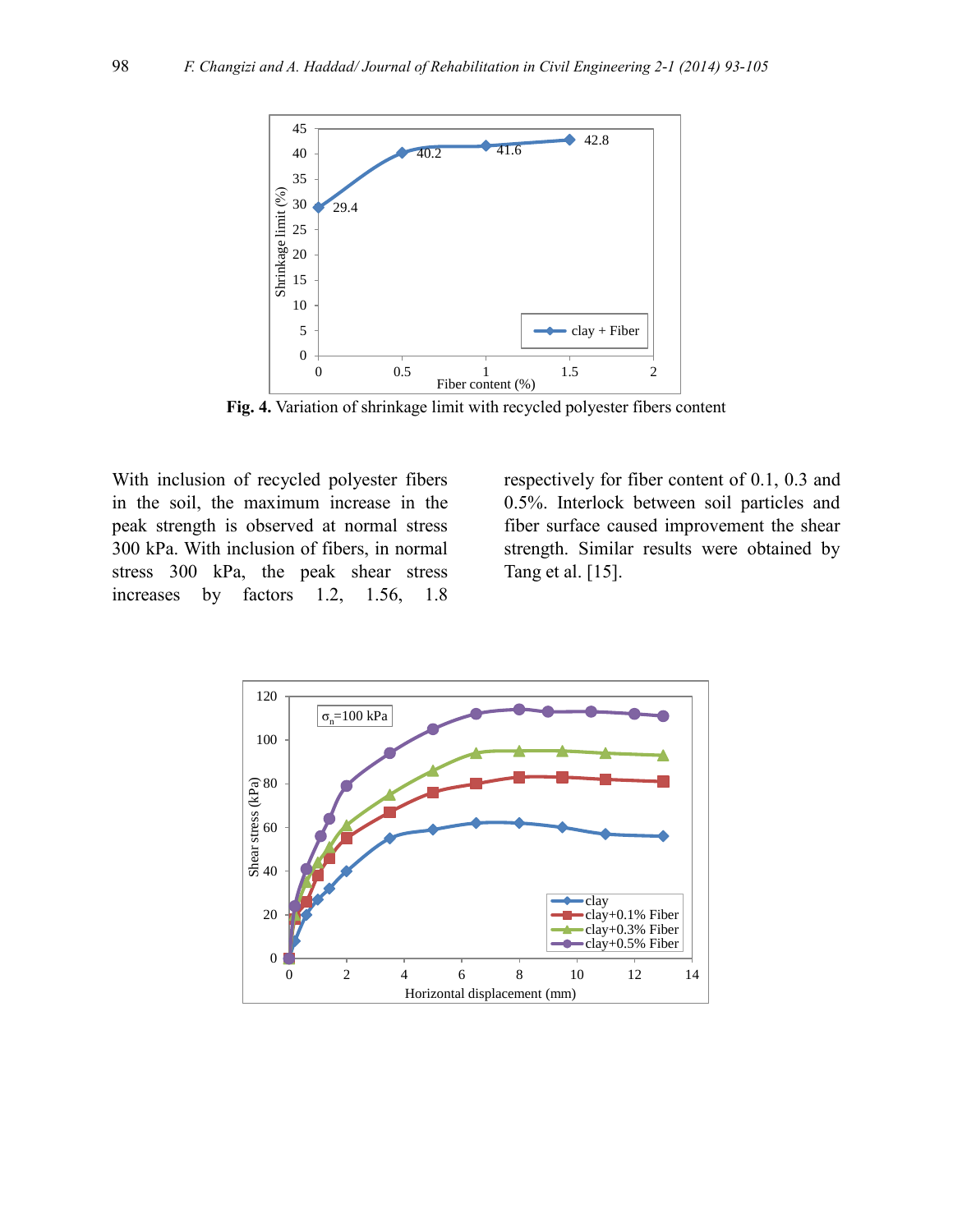



**Fig. 5.** Stress-displacement curves for recycled polyester fiber reinforced soil obtained from direct shear test

The failure envelopes corresponding to peak shear stresses obtained from direct shear tests is presented in Fig. 6. The shear parameters presented in Table 3. From this Table, it is observed that recycled polyester fibers causes increasing the angle of internal friction and the cohesion. The angle of internal friction and the cohesion increase by factors 1.16, 1.43, 1.72 and 1.47, 1.55, 1.68 respectively for fiber content of 0.1, 0.3 and 0.5%. It increasing in the shear parameters may be due to interaction between the soil particles and recycled polyester fibers.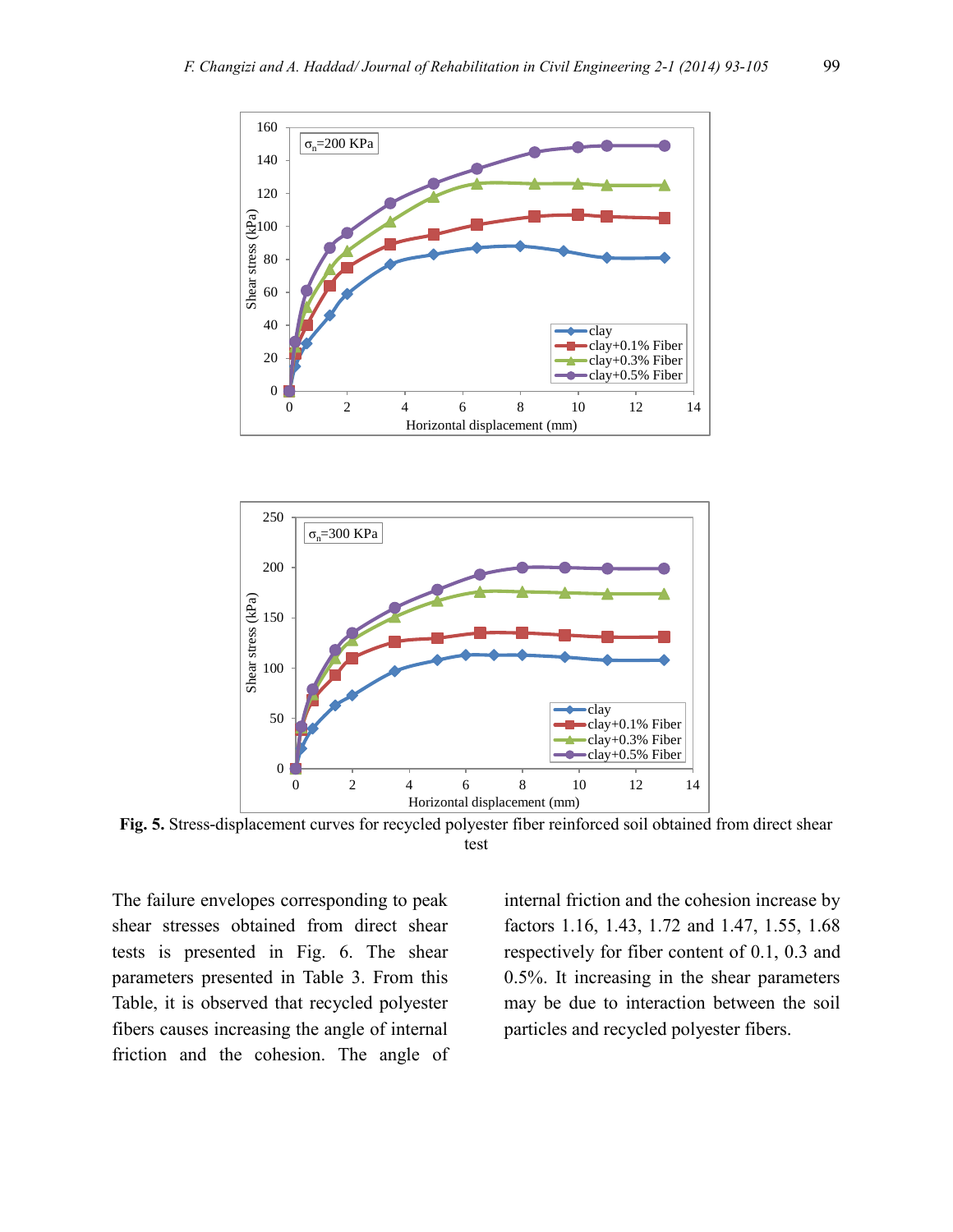| <b>Table 3.</b> Shear parameters of fiber reinforced soil |                       |                      |                                                  |
|-----------------------------------------------------------|-----------------------|----------------------|--------------------------------------------------|
| Specimens                                                 | Fiber content $(\% )$ | Cohesion $(c)$ , kPa | Angle of internal friction<br>$(\Phi)$ , degrees |
|                                                           | 0.0                   | 38                   | 13.5                                             |
|                                                           | 0.1                   | 56                   | 14.6                                             |
|                                                           | 0.3                   | 59                   | 19.3                                             |
|                                                           | 0.5                   | 64                   | 23.3                                             |



**Fig. 6.** Failure envelopes for fiber reinforced soil obtained from direct shear test

### 3.2.2. Effect of recycled polyester fibers on the shear modulus

The shear modulus,  $G_{50}$ , was calculated from one half of peak shear stress. The test results direct shear tests indicates that the shear modulus with increase in normal stress and fiber content the shear modulus of reinforced soil increased. With inclusion of recycled polyester fibers in the soil, the maximum increase in the shear modulus is

observed at normal stress 300 kPa. With inclusion of fibers, in normal stress 300 kPa, the shear modulus is 2.29, 2.41 and 2.5 MPa respectively for fiber content of 0.1, 0.3 and 0.5% and the shear modulus is 2.05for unreinforced soil, thus with inclusion of recycled polyester fibers, the shear modulus increases by factors 1.12, 1.17 and 1.21 respectively for fiber content of 0.1, 0.3 and 0.5%. The shear modulus presented in Table 4.

| TWATER TEMPLE THOMAIND OF HOME INTHINING DOIL |                      |                      |                   |                   |
|-----------------------------------------------|----------------------|----------------------|-------------------|-------------------|
| Specimens                                     | Fiber content $(\%)$ | <b>Shear Modulus</b> |                   |                   |
|                                               |                      | Normal stress 100    | Normal stress 200 | Normal stress 300 |
|                                               |                      | (MPa)                | (MPa)             | (MPa)             |
|                                               | 0.0                  | 0.92                 | 1.58              | 2.05              |
|                                               | 0.1                  |                      | 1.75              | 2.29              |
|                                               | 0.3                  | 1.15                 | 1.83              | 2.41              |
|                                               |                      | .25                  |                   |                   |

**Table 4.** Shear modulus of fiber reinforced soil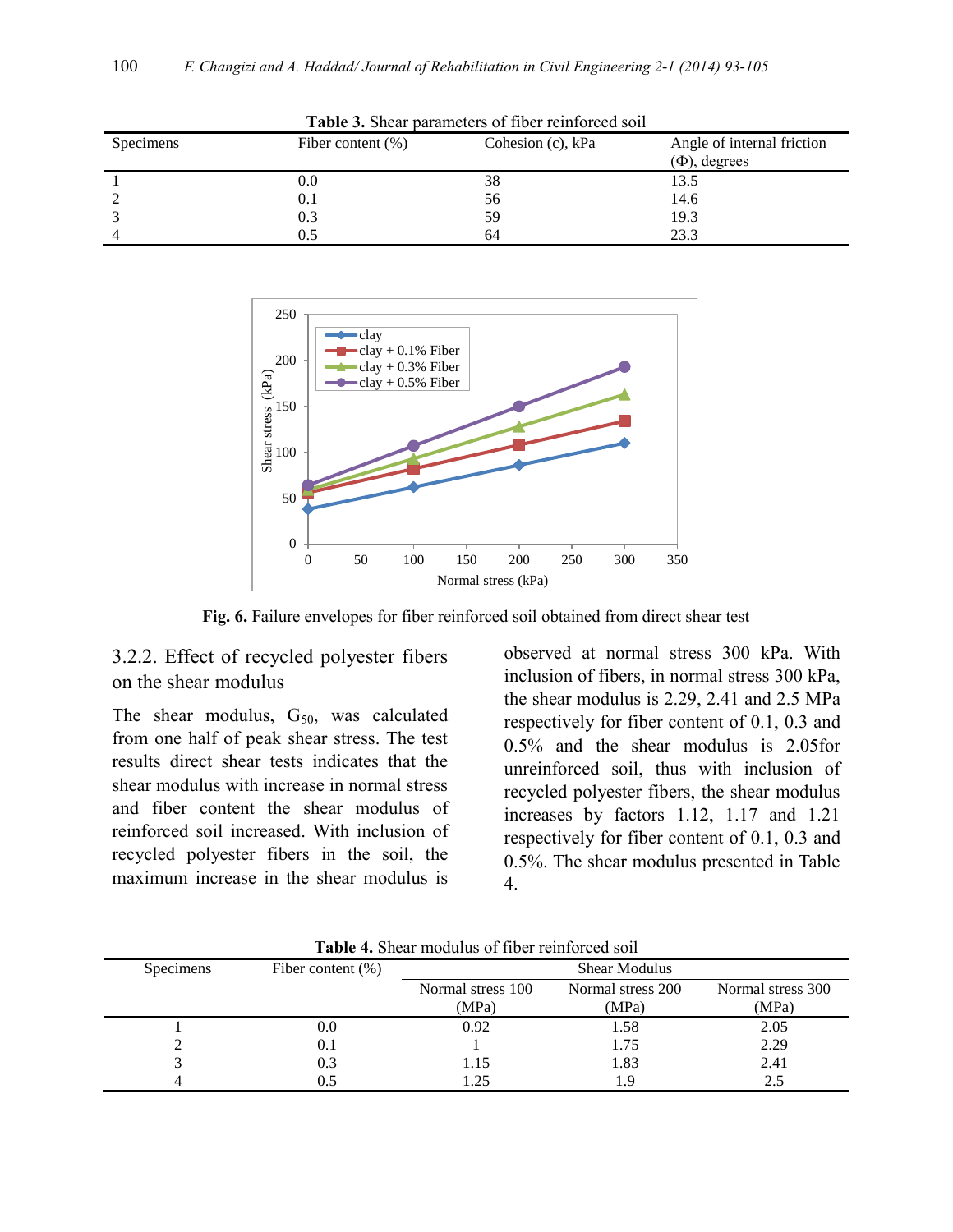#### 3.3. CBR test

The results of CBR tests are presented in Fig. 7. The results indicate that with inclusion of fibers, the CBR values increase. The CBR values increases by factors 1.2, 1.53 and 1.59 respectively for fiber content of 0.1, 0.3 and 0.5%, when compared with that of unreinforced soil. It is also observed that the CBR values increase with increase in fiber content up to 0.3% and with increase of fiber this incremental process reduced. Fauzi et al. studied the CBR of high density polyethylene reinforced clay and results of CBR tests are presented in Fig. 8 [14]. With compare of results, it is observed that the CBR values of reinforced soil with 12% (HDPE) increased by factors 1.16, whereas the CBR values of reinforced soil with 0.5% recycled polyester fibers increases by factors 1.59. From this results, can be observed that recycled polyester fibers, the CBR values greater increased also for increase strength of soil need lower fiber content, thus recycled polyester fiber an aspect economic problems is affordable.



**Fig. 7.** CBR values for fiber reinforced soil at different fiber contents



**Fig. 8.** CBR values for fiber reinforced soil at different (HDPE) contents. (Fauzi et al. 2013)

The elastic modulus of subgrade (E, MPa) was determined by the following equation  $(1).$ 

$$
E = 176 * (CBR)^{0.64}
$$
 (1)

Eq (1). indicates that with increase in the CBR values of soil, elastic modulus of soil increase. According to Eq (1). with inclusion of recycled polyester fibers, the elastic modulus was increased by factors 1.1, 1.31 and 1.34 respectively for fiber content of 0.1, 0.3 and 0.5%. The vertical deflection w can be determined from equation (2). :

$$
W = 2(1-v2) q*a/E
$$
 (2)

where  $W =$  vertical deflection

 υ = Poisson's ratio  $q = stress$  $a = width of stress$  $E =$  elastic modulus

parameter of Eq (2). is shown in Fig. 9. Eq (2). indicates that with increase in the elastic modulus of soil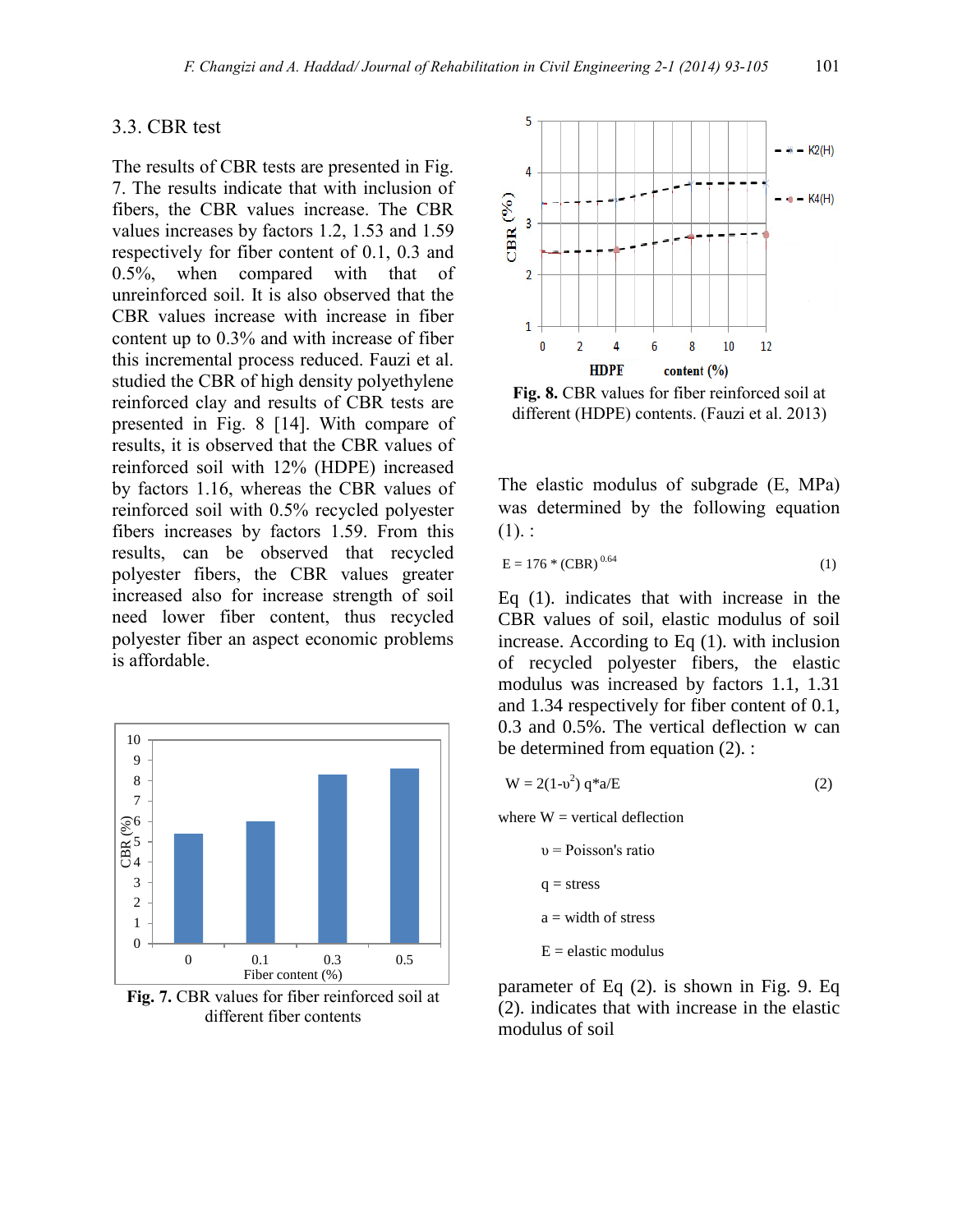

**Fig. 9.** Picture of parameter Eq (2).

vertical deflection of pavement decrease. According to Eq (1).and Eq (2). with increase in the CBR values of soil, the vertical deflection of pavement was decreased by factors 0.9, 0.76 and 0.74 respectively for fiber content of 0.1, 0.3 and 0.5%. The total thickness of subbase, base, and pavement will be governed by the CBR of the compacted subgrade. From the flexible pavement design curves shown in Fig. 10. Observation of this Fig indicates that with increase in the CBR values of soil, thickness of Flexible pavement decrease.



**Fig. 10.** Flexible pavement design curve for roads and streets (Paul Guyer, 2009)

The modulus of subgrade reaction (KS, MN/m3) was determined by the following equation (3). :

$$
K_S = \sigma_{2.5 \text{ mm}} / 0.0025 \text{ m}
$$
 (3)

 According to Eq (3).the secant modulus is increased by factors 1.3, 1.9 and 2.23 respectively for fiber content of 0.1, 0.3 and 0.5%, when compared with that of unreinforced soil. It can be concluded that; the modulus of subgrade reaction substantially affected by increase in fiber inclusion. Similar observations were made by Marandi et al. (2008) on palm fiberreinforced Silty-sand soils. Estimate the relative damage U corresponding to each seasonal modulus of subgrade reaction by the following equation (4):

$$
U = (D0.75 - 0.39k0.25)3.42
$$
 (4)

where U is dimensionless, D is the projected slab thickness in inches, and k is modulus of subgrade reaction. Instead of Eq (4), Fig. 11 can be used to obtain U. According to Eq (3).and Fig. 11, it is observed that recycled polyester fibers caused reduction the relative damage. The deflection of the slab for rigid pavement was determined by the following equation (5).:



**Fig. 11.** Chart for estimating relative damage to rigid pavements (AASHTO, 1993)

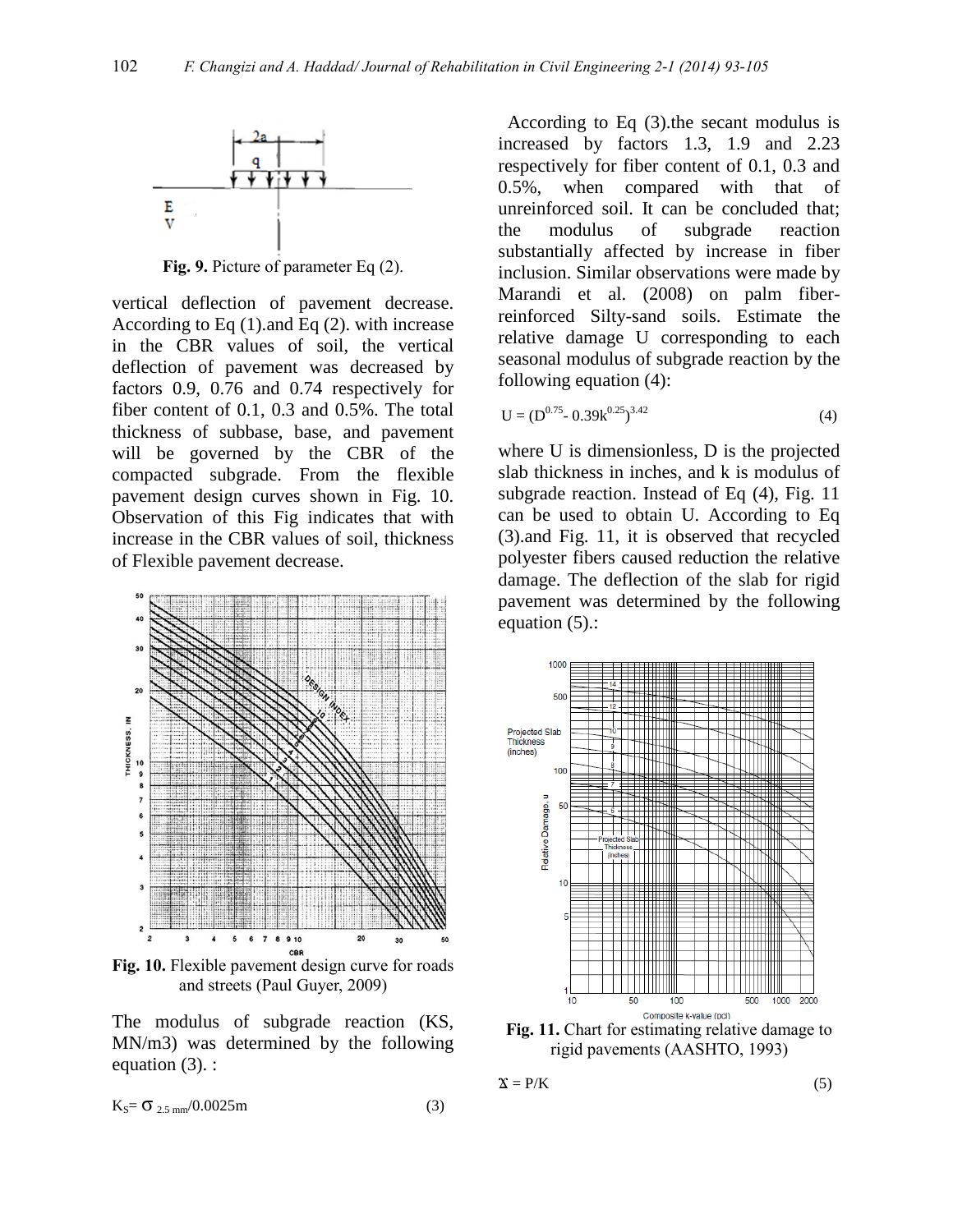where  $X$  is deflection of the slab, P is the reactive pressure, and k is modulus of subgrade reaction. Parameter of Eq  $(5)$ . is shown in Fig. 12. . According to Eq (3).and Eq (5), it is observed that recycled polyester fibers caused reduction the deflection of the slab.



**Fig. 12.** Picture of parameter Eq (5). (Yoder and Witczak, 1975)

Depressions in rigid pavement occur across a crack or joint, as shown in Fig. 13, and are generally associated with significant cracking. Poor compaction, weak subgrade support, and differential settlement of subgrade are possible causes for depressions. An unreinforced and reinforced sample after desiccation is shown in Fig. 14.



**Fig. 13.** Depressions in rigid pavements (Austroads, 1987)

Observational examination of samples after desiccation showed that by increasing the fiber contents the extent and depth of cracks were significantly reduced. As an example, in Fig. 14 surface cracking features of the unreinforced sample and the sample reinforced with 0.5% fibers are shown for comparison. It can be seen that extensive, deep and wide cracks were formed in the unreinforced sample. This clearly shows the effectiveness of random recycled polyester

fibers inclusion in resisting and reducing desiccation cracking which is of paramount importance in surface cracking of clay covers used in landfills. Therefore, it can be concluded that random fiber inclusion seems to be an effective method of increasing tensile strength of the clayey soils to resist volumetric changes.



**Fig. 14.** Desiccation cracking (A) unreinforced sample (B) reinforced sample

### **4. Conclusions**

In consideration of the concern over environmental pollution and cost effectiveness, soil reinforcement with fibers has been leaning towards the use of recycled fibers and locally available materials. This study investigated the effect of adding recycled polyester fibers on the strength behavior of clay soil. The effects of fiber reinforcement on clayey soil were studied by using results obtained from a series of compaction and direct shear tests. Based on the results presented in this paper the following conclusions are drawn:

1- With increase in fiber content the liquid limit of reinforced soil increases, also the plastic limit of reinforced soil increases. With inclusion of fibers, the plasticity index is decreased by factors 0.65 for fiber content of  $0.5\%$ .

2- With increase in fiber content the peak shear strength of reinforced soil increases in such a way that with inclusion of 0.5%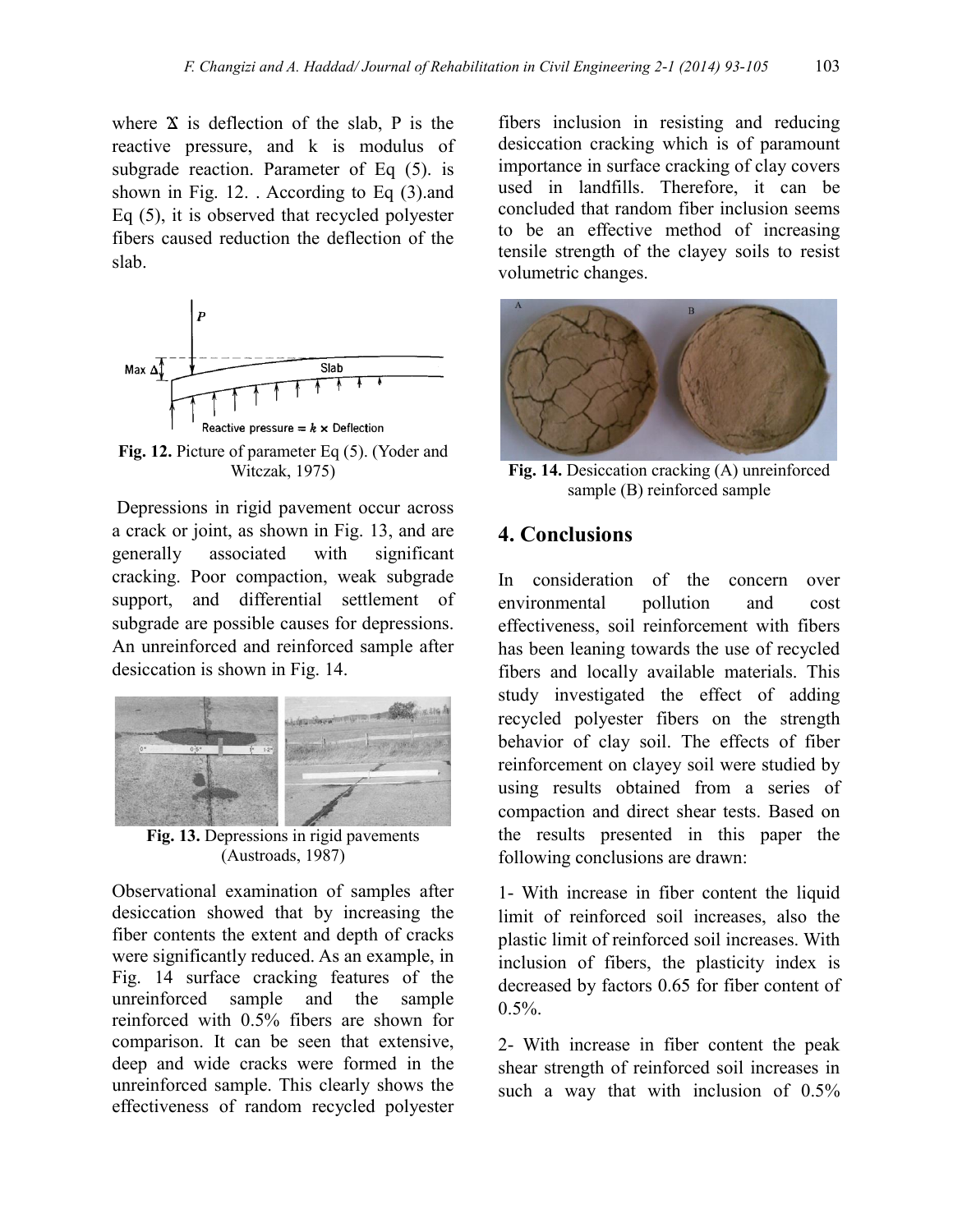recycled polyester fibers, in normal stress 300 kPa, the shear strength of reinforced-soil, become 1.8 times of shear strength of natural soil also the peak strength of fiber-reinforced soil occured at higher horizontal displacement in majority of specimens investigated compared to the unreinforced soil.

3- Both angle of internal friction and cohesion increase with increase in fiber content. With inclusion 0.5% of recycled polyester fibers the angle of internal friction and the cohesion get increased by factors1.72 and 1.68 respectively.

4- Shear modulus increase with increase in fiber content. With inclusion 0.5% of recycled polyester fibers, in normal stress 300 kPa, the shear modulus was increased by factors1.21.

5- With increase in fiber content, the CBR values and the modulus of subgrade reaction of reinforced soil increases in such a way that with inclusion of 0.5% recycled polyester fibers, the CBR values and the modulus of subgrade reaction and elastic modulus of reinforced-soil, become 1.59 , 2.23 and 1.34 times of unconfined compression strength of natural soil respectively.

6- - With increase in fiber content , fiber reinforcement soil significantly reduced the extent of cracks due to desiccation as observed by the reduced number, depth and width of cracks.

## **Acknowledgments**

This study has performed in "soil mechanical laboratory" of Semnan University. The authors appreciate the head of soil mechanics laboratory of Semnan University, Mr Doost

Mohammadi for his cooperation in this research.

### **REFERENCES**

- [1] Khattab, S.A.A., Al-Juari, K.A.K., Al-Kiki, I.M.A. (2008). "Strength, durability and hydraulic properties of clay soil stabilized with lime and industrial waste lime". Al-Rafidain Engineering Journal, Vol. 16(1), pp. 102–116.
- [2] Brooks, R. M. (2009). "Soil stabilization with fly ash and rice husk ash". International Journal of Research and Reviews in Applied Sciences, Vol. 1(3), pp. 209-217.
- [3] Kumar, P., Kar, R., Naik, A. (2012). "Effect of random inclusion of polypropylene fibers on strength characteristics of cohesive soil". Geotechnical and Geological Engineering, Vol. 30, pp. 15- 25.
- [4] Kumar, P., Mehndiratta, H.C., Chandranarayana, S., Singh, S.P. (2005). "Effect of randomly distributed fibres on fly ash embankments". International Engineering Journal- CV, Vol. 86, pp.113– 118.
- [5] Mirzababaei, M., Miraftab, M., Mohamed, M., McMahon, P. (2013). "Impact of carpet waste fibre addition on swelling properties of compacted clays". Geotechnical and Geological Engineering, Vol. 31, pp. 173-182.
- [6] Park, S.S. (2013). "Unconfined compressive strength and ductility of fiber-reinforced cemented sand". Construction and Building Materials, Vol. 25, pp. 1134– 1138.
- [7] Mohamed, A.E.M. (2013). "Improvement of swelling clay properties using hay fibers". Construction and Building Materials, Vol. 38, pp. 242-247.
- [8] Hamidi, A., Hooresfand, M. (2013). "Effect of fiber reinforcement on triaxial shear behavior of cement treated sand". Geotextiles and Geomembranes, Vol. 36, pp. 1-9.
- [9] Freitag, D.R. (1986). "Soil randomly reinforced with fibers". Journal